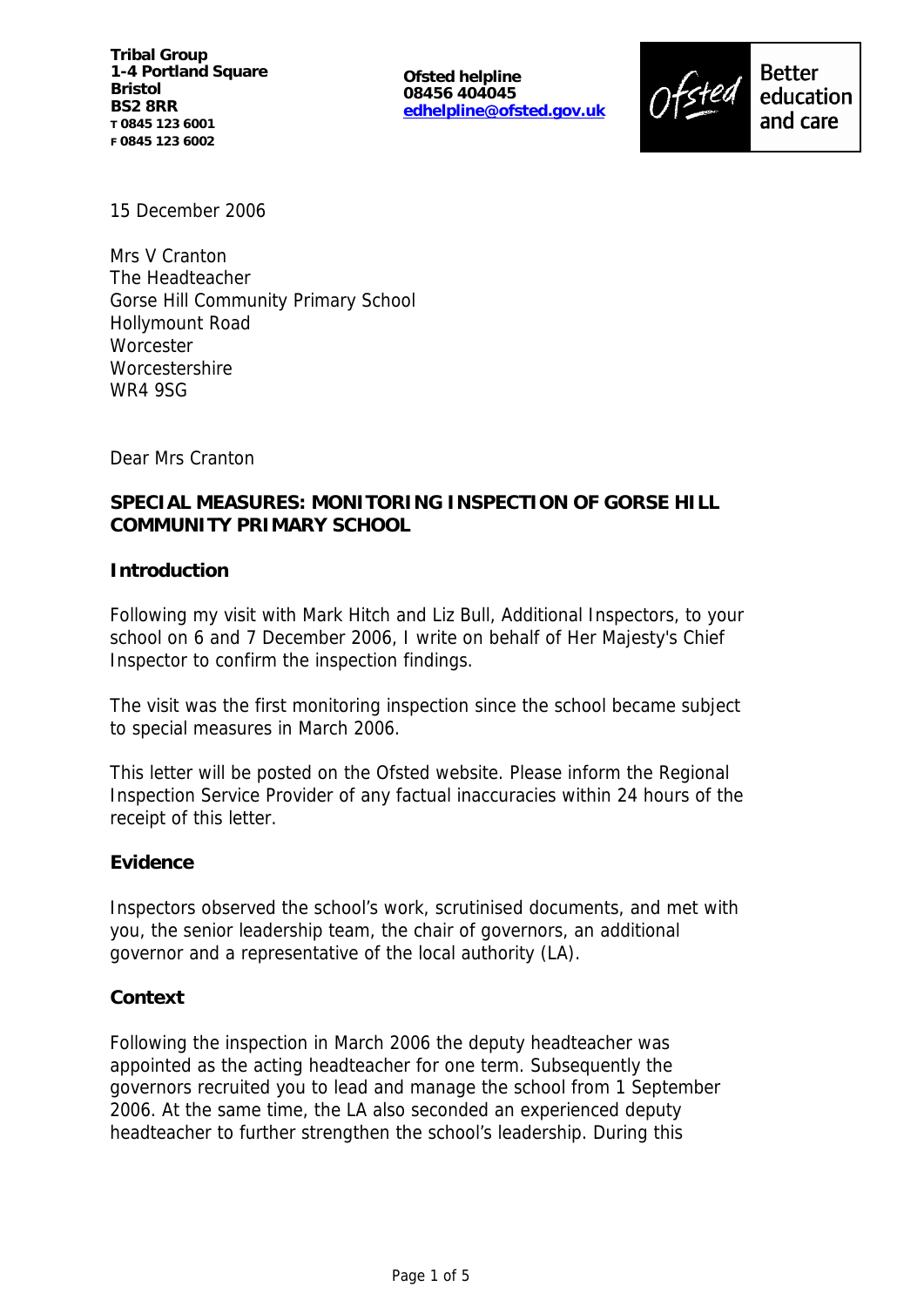

inspection an arts week was taking place which meant that the normal weekly curriculum was suspended.

# **Achievement and standards**

The results of the 2006 national tests present a mixed picture. At the end of Key Stage 1 standards fell considerably, particularly in reading and writing where just over half the pupils reached the level expected for their age. At the end of Key Stage 2 standards rose significantly in mathematics, fell in science, and remained at a very low level in English, where fewer than half the pupils reached the level expected for 11-year-olds. In each key stage standards are below and sometimes well below average and pupils' achievement is unsatisfactory. Rates of progress are far too slow and too many pupils are either making no progress or falling further behind in their work. The gap between what the pupils are currently achieving and what they are expected to achieve for their age is too wide and not yet closing at a sufficiently speedy rate. There is considerable underachievement in each year group and particularly in reading, writing and mathematics.

Progress on the areas for improvement identified by the inspection in March 2006:

 improve achievement and raise standards in English and mathematics by accelerating the rate of pupils' progress in both subjects – inadequate.

## **Personal development and well-being**

The pupils behave well, are courteous, polite and welcoming to visitors. They listen attentively and are keen to learn. Relationships between pupils and between adults and pupils are generally good. In lessons pupils work well with each other, particularly in small groups and with their 'talk partners'. Children in the Reception classes work well, particularly without direct adult supervision.

## **Quality of provision**

Whilst the quality of teaching ranges from good to inadequate and remains unsatisfactory overall, there is clearly the potential to improve it further and increase the proportion of good and better teaching. All teachers have received intensive training and support to improve the quality of lesson planning. This is beginning to improve and there is a greater consistency of approach in each key stage. Where teaching is good, expectations are high, there is a good pace of learning and questions are used effectively to challenge the pupils' thinking.

Nevertheless, significant weaknesses remain and these are impeding the pupils' progress. Assessment information is not used well enough to plan work that is matched sufficiently accurately to the pupils' different learning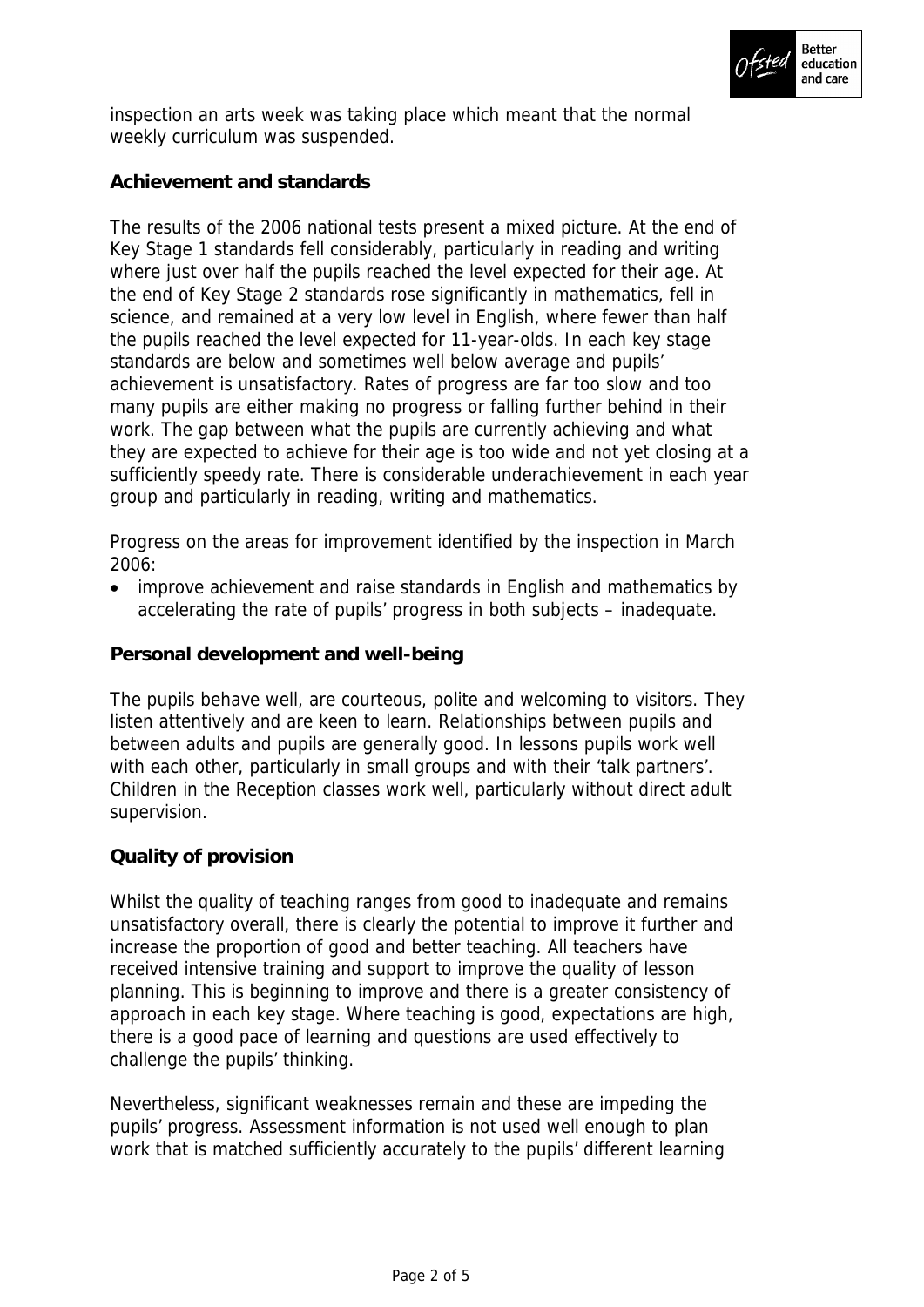

needs. As a result the pupils' progress is too slow. Learning objectives are often too broad and confused with the pupils' tasks. Because of this it is difficult for teachers to measure how successful their lessons are in raising standards and helping the pupils increase their knowledge and understanding. Basic skills are not taught well enough, particularly in reading and writing. The work of teaching assistants is too variable. In some lessons assistants provide good support, rephrasing and repeating the teachers' questions to help groups of pupils make satisfactory progress. In other lessons, particularly in whole class introductions, when the teacher instructs, the class teaching assistants are too passive.

The curriculum is being revised to increase opportunities in other subjects for teaching English and mathematics. Whilst this is appropriate there is some confusion about how literacy and numeracy should be taught alongside revisions to the overall curriculum. There is not a sufficiently clear and coherent approach to this process, particularly how best to evaluate the impact of changes in relation to raising achievement.

Curriculum targets in English and mathematics have recently been introduced for each pupil. These are linked to National Curriculum attainment levels and have the potential to help teachers and pupils know what needs to be taught and learned in order to raise achievement. Currently many pupils are unaware of their targets and there is a lack of clarity about how the targets should be used alongside the wealth of assessment data which the school has collated.

Progress on the areas for improvement identified by the inspection in March 2006:

• improve the quality of teaching by requiring all teachers to use assessment information properly to assist their planning and target setting **–** inadequate.

**Leadership and management**

Since joining the school you have undertaken a range of initiatives to improve the quality of education. The provision for pupils who have specific learning difficulties has improved, additional resources have been purchased to raise standards in reading, subject leaders have received training to improve their role, and procedures have been introduced to track the pupils' progress and their achievements. These are all important actions and have helped put the school on a firmer foundation for further improvement. However, there has not been enough emphasis on tackling the school's most pressing priorities, namely the key areas for improvement identified by the inspection in March 2006.

You and other senior teachers have monitored the quality of teaching and learning by visiting lessons, scrutinising the pupils' work, and checking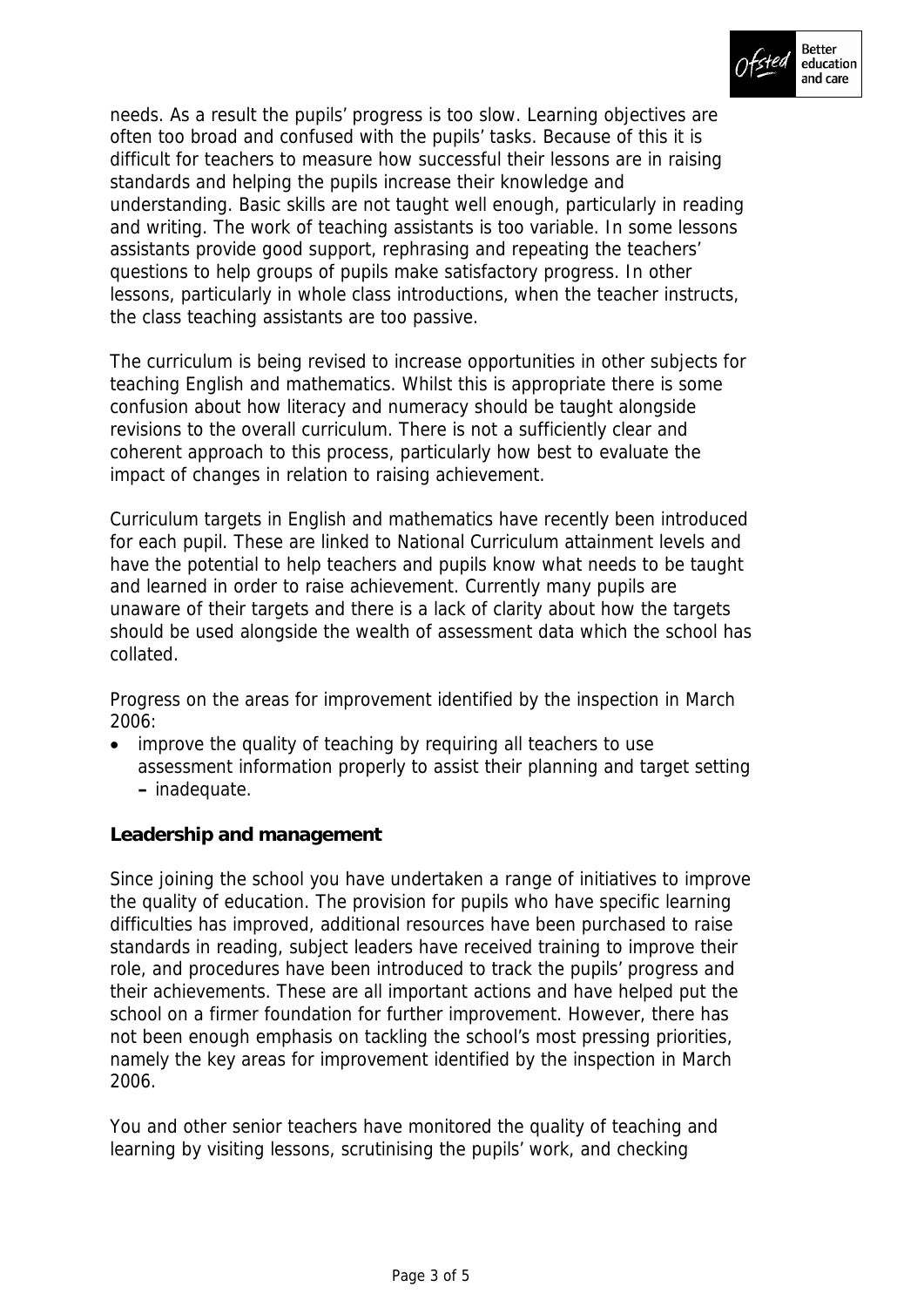

teachers' planning. These are appropriate actions but have not been pursued with sufficient rigour and sense of urgency. There have been too few checks on the quality of teaching and the link between good teaching and raising achievement has not been given enough emphasis. The written feedback to teachers about their work does not provide sufficiently clear guidance about what they are expected to do to improve. Whilst areas for development are identified these are not translated into clear and unambiguous targets for improvement. Similarly there is very little indication of how senior staff will follow up the improvements that need to be made.

Self-evaluation is weak, particularly evaluating the impact of actions in relation to eliminating the school's weaknesses. An assembly did not meet the statutory requirement to provide a daily act of collective worship.

There is a range of assessment information which has been collected to track the pupils' progress and their achievement. This information is currently presented in a number of different formats which is not helping the senior management team have a sufficiently clear overview of the pupils' performance. Similarly some assessments, for example in writing in Year 2, are inaccurate and contradict previous teacher assessments. Not enough use is made of assessment data to hold teachers to account for the standards achieved by the pupils in their care.

The action plan provides a broad framework for improvement but does not give sufficient emphasis to measuring the impact of various actions in raising achievement in each year group. There is not a coherent short term plan which shows how the actions of senior staff, governors and the local authority will be coordinated and how the impact of actions will be measured against the urgent need to raise standards and achievement in reading, writing and mathematics.

Teachers' job descriptions and responsibilities are currently being reviewed. This is very timely as many staff have management responsibilities which have not been revised since the school went into special measures. You and the governors are rightly determined to ensure that better value for money is achieved from the school's collective leadership and management than is currently the case.

Governors' committees have been reviewed and there is a clearer focus on raising achievement and monitoring the quality of teaching. The LA has strengthened the governing body by appointing two additional governors. However, there is still much to do in order that the governors might carry out their statutory duties more effectively, particularly to hold the school to account for the standards achieved by the pupils.

Progress on the areas for improvement identified by the inspection in March 2006: